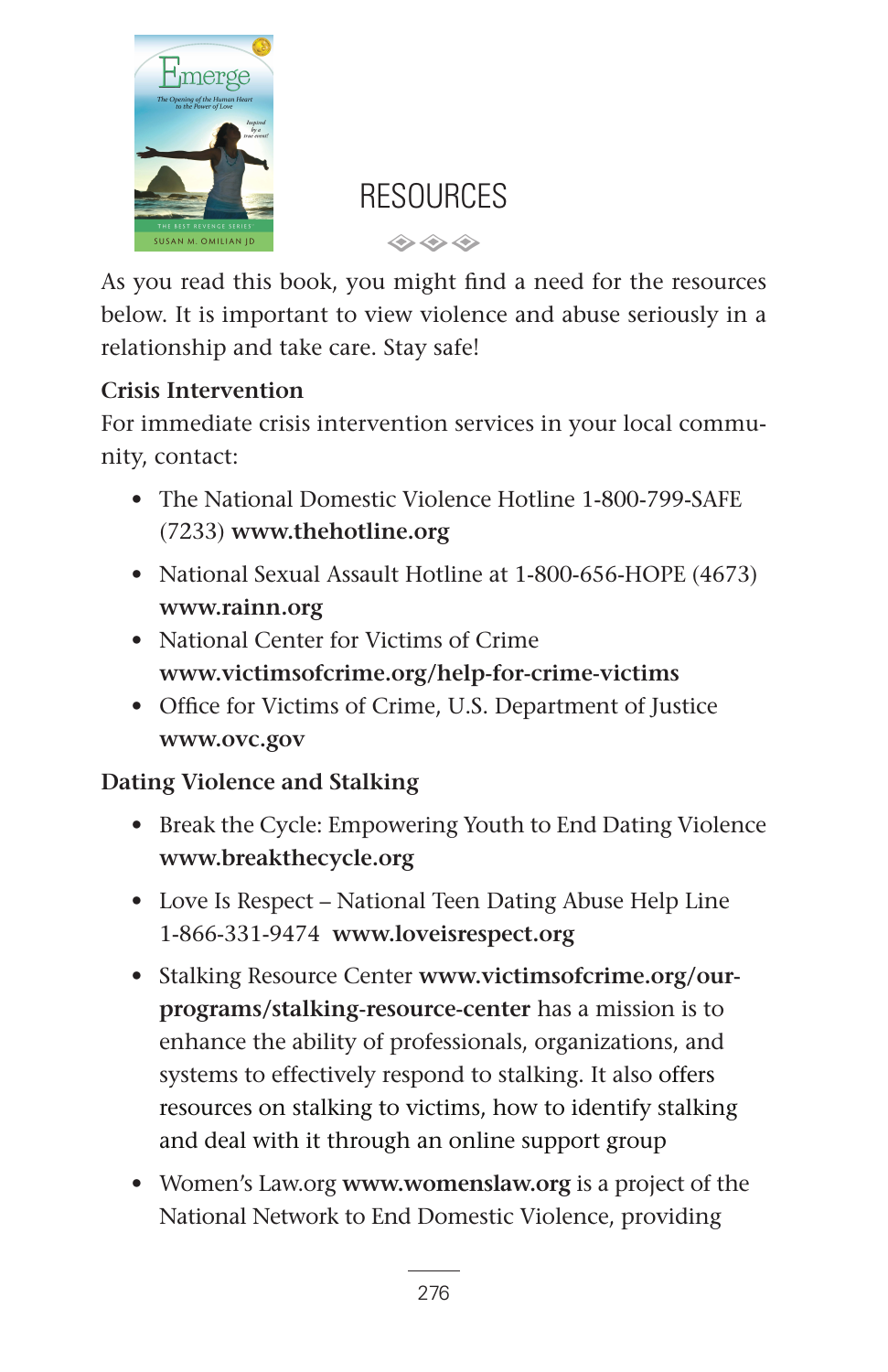legal information and support to victims of domestic violence, stalking, and sexual assault.

#### **Domestic Violence**

- National Network to End Domestic Violence (NNEDV) **www.nnedv.org** offers support to victims of domestic violence who are escaping abusive relationships and empowers survivors to build new lives.
- National Coalition Against Domestic Violence (NCADV) **www.ncadv.org** works closely with battered women's advocates around the country to identify the issues and develop a legislative agenda.
- **www.domesticshelters.org** Free, online, searchable database of domestic violence shelter programs nationally.
- National Resource Center on Domestic Violence (NRCDV) **www.nrcdv.org** is a source of information for those wanting to educate themselves and help others on the many issues related to domestic violence.

#### **Sexual Assault**

- RAINN Rape, Abuse & Incest National Network **www.rainn.org** operates the National Sexual Assault Hotline and has programs to prevent sexual assault, help Victims, and ensure they receive justice.
- National Sexual Violence Resource Center **www.nsvrc.org** provides leadership in preventing and responding to sexual violence through creating resources and promoting research.
- The Victim Rights Law Center **www.victimrights.org** is dedicated solely to serving the legal needs of sexual assault victims. It provides training, technical assistance, and in some cases, free legal assistance in civil cases to sexual assault victims in certain parts of the country.